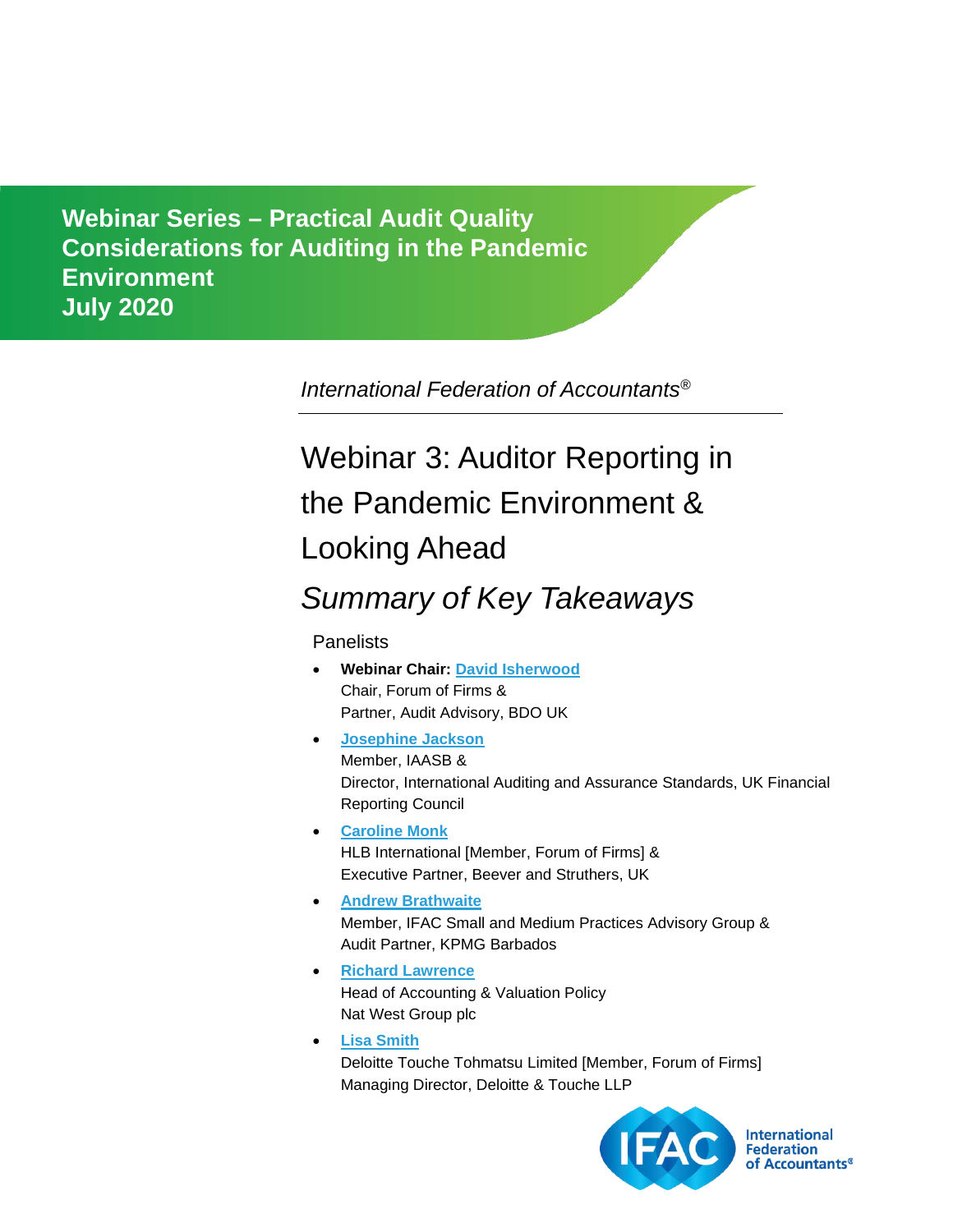### **Introduction**

The focus on auditor's reports has increased in the current environment as investors and other users of financial statements seek greater transparency from entities around the impacts of Covid-19 in the financial statements, as well as greater transparency into the audit. Covid-19 may result in a rise in modifications to the auditor's opinion, or have other implications on the auditor's report, such as inclusion of material uncertainties relating to going concern, use of emphasis of matter paragraphs, and for listed entities, implications for key audit matters (KAMs)/critical audit matters (CAMs).

In the final of a three-part webinar series, IFAC convened a panel of audit experts to share their perspectives and practical insights on auditor reporting in the pandemic environment. The panel also reflected more generally on lessons learned over the last few months.

This document provides a summary of key takeaways from the discussion. The full recording of the session can be accessed [here.](https://www.ifac.org/knowledge-gateway/supporting-international-standards/discussion/webinar-series-practical-audit-quality-considerations-webinar-3-auditor-reporting-pandemic)

## **Going Concern**

The global economic implications of the COVID-19 pandemic have increased the likelihood that events or conditions exist that may cast significant doubt on an entity's ability to continue as a going concern. Depending on the specific facts and circumstances of each entity, management's assessment of going concern could be more complex and increased disclosures around going concern may be needed in the financial statements. As a result, the auditor may need to perform additional audit procedures to conclude whether management's assessment and related disclosures are reasonable.

#### **Challenges Practical considerations**

It may be more challenging for management to assess the entity's ability to continue as a going concern. Forward looking assumptions such as revenue projections or future cash flow may be difficult to make, and models and forecasts may be subject to drastic (yet plausible) assumptions and significant uncertainties. All these factors may make it more difficult for the auditor to audit management's going concern assessment. Effective two-way communication between the auditor and audit entity is crucial, particularly as facts and circumstances can quickly change. Management needs to prepare a robust going concern assessment. Whether an entity uses highly complex models or less complex spreadsheets, it is likely that existing models or approaches will need updating to factor in significant uncertainties and multiple scenarios. Auditing management's going concern assessment will require the auditor to apply their professional skepticism to management's judgments and assumptions. Considerations for the auditor may include whether:

- Additional audit procedures may be required, such as increased sensitivity analysis, robust stress testing of scenarios (including reverse stress testing - considering what it would take for the entity to fail), recalculation of future cash flows and other forecasts, and inspection of key contracts.
- There is a higher risk of computational error. More work may be needed around reviewing changes to models and formulas, and testing whether changing inputs result in expected outputs being calculated.
- Management's assessment covers an appropriate period (typically at least the first twelve months after the balance sheet date, or after the date the financial statements will be signed, but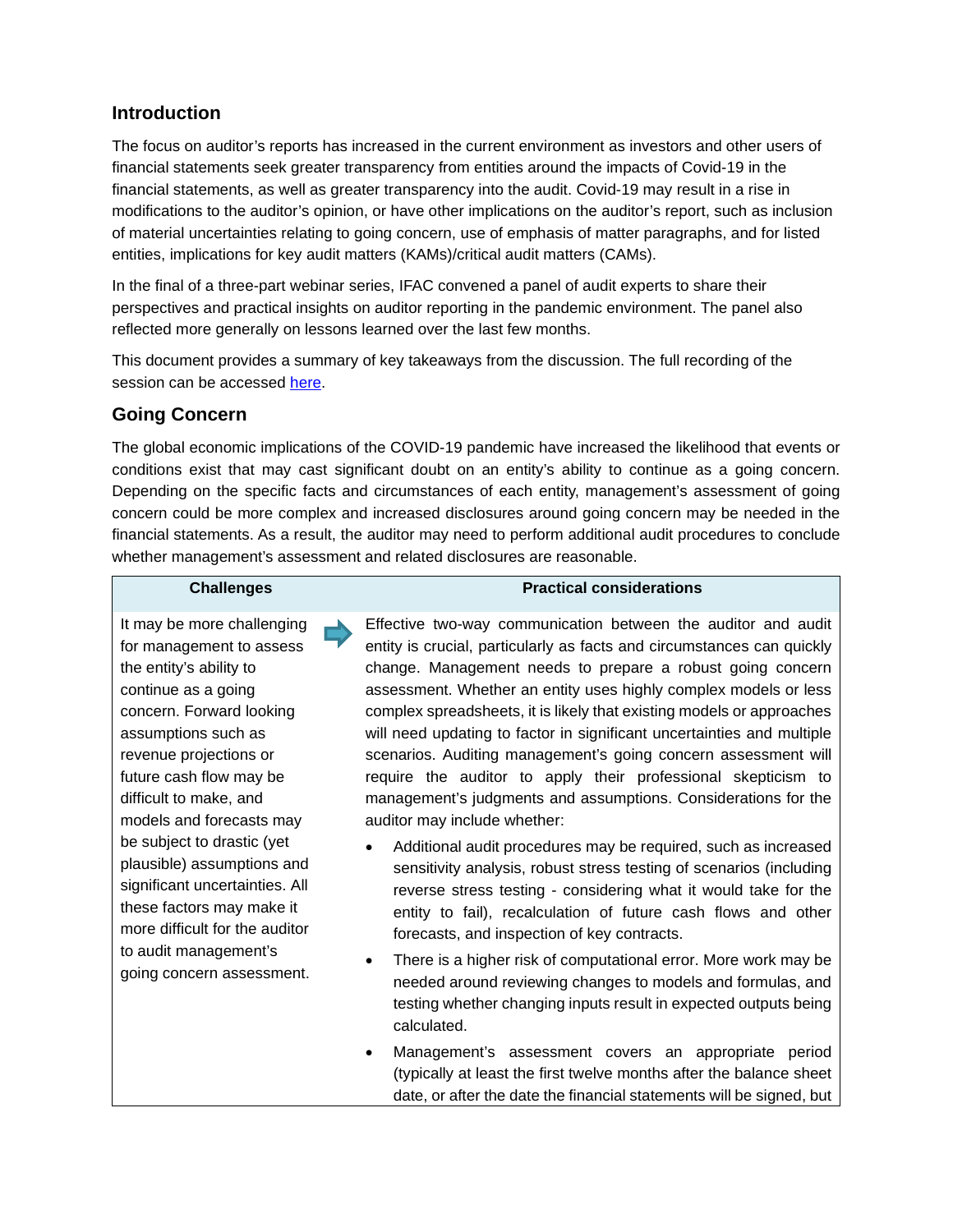| <b>Challenges</b>                                                                            | <b>Practical considerations</b>                                                                                                                                                                                                                                                                                                                                                                                                                                   |
|----------------------------------------------------------------------------------------------|-------------------------------------------------------------------------------------------------------------------------------------------------------------------------------------------------------------------------------------------------------------------------------------------------------------------------------------------------------------------------------------------------------------------------------------------------------------------|
|                                                                                              | the timeframe might need to be extended depending on the<br>circumstances).                                                                                                                                                                                                                                                                                                                                                                                       |
| ٠                                                                                            | Management has included adequate, transparent, and entity-<br>specific disclosures in the financial statements on the level of<br>uncertainties and events or conditions that affect going concern.                                                                                                                                                                                                                                                               |
| $\bullet$                                                                                    | A consistent approach has been applied across all companies in<br>a group, and wherever possible, going concern assessments<br>have been completed at the same time.                                                                                                                                                                                                                                                                                              |
| ٠                                                                                            | There are any implications for the auditor's report. (Potential<br>implications for the auditor's report relating to going concern are<br>summarized in the <b>IAASB Staff Audit Practice Alert: Auditor</b><br><b>Reporting in the Current Evolving Environment Due to Covid-19)</b>                                                                                                                                                                             |
|                                                                                              | Timely documentation of the auditor's thought processes and<br>rationale for their judgments and conclusions on the reasonableness<br>of management's assessment is important. This will help the auditor<br>to stand back and consider - Does is make sense? Is there enough<br>evidence to support the conclusion? It may also help with any<br>internal firm processes or consultations for reviewing and<br>benchmarking auditors' going concern assessments. |
| Far further auidence<br>ng sepasyon ang the IAACD Ctoff Audit Dresting Alerty Ceing Conserve |                                                                                                                                                                                                                                                                                                                                                                                                                                                                   |

For further guidance on going concern, see the **IAASB Staff Audit Practice Alert: Going Concern**. This includes examples of events or conditions that may exist as a result of the COVID-19 pandemic, sets out further example audit procedures, and outlines potential implications for the auditor's report.

## **Auditor Reports**

| <b>Challenges</b>                                                                                   | <b>Practical considerations</b>                                                                                                                                                                                                                                                  |
|-----------------------------------------------------------------------------------------------------|----------------------------------------------------------------------------------------------------------------------------------------------------------------------------------------------------------------------------------------------------------------------------------|
| Covid-19 may amplify<br>conditions that give rise to a<br>modification to the auditor's<br>opinion. | Where modifications may be necessary, it is very important for the<br>auditor to engage with management and those charged with<br>governance as early as possible. Modifications to the auditor's<br>opinion are required where the auditor concludes that:                      |
|                                                                                                     | There is a material misstatement of the financial statements, for<br>٠<br>example inadequate or inappropriate disclosure of the effects of<br>the current circumstances, including insufficient description of<br>relevant risks, estimates and judgments applied by the entity. |
|                                                                                                     | They are not able to obtain sufficient appropriate audit evidence,<br>$\bullet$<br>for example because of severe restrictions to accounting records<br>that cannot be overcome by alternative remote procedures.                                                                 |
|                                                                                                     | Types of modifications to the auditor's opinion are set out in ISA 705<br>(Revised).                                                                                                                                                                                             |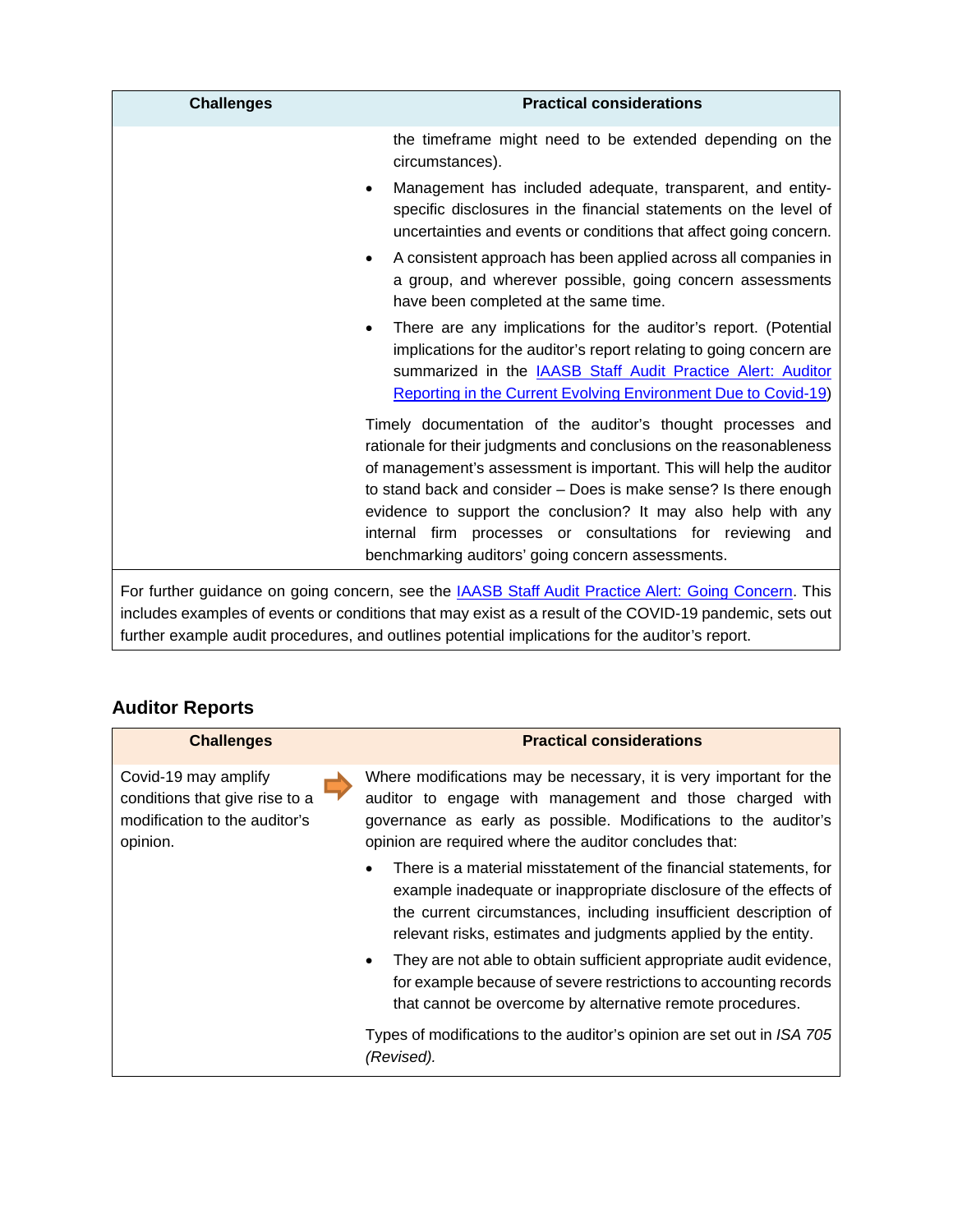#### **Challenges Practical considerations**

Covid-19 may impact the identification of key audit matters (KAMs) for listed entities.

*[Or for entities listed on the US SEC, critical audit matters (CAMs)]*

Auditor judgment is needed in deciding when it is appropriate to use an emphasis of matter (EOM) paragraph. It is important that they are not overused.

Both KAMs and CAMs are selected from matters communicated to those charged with governance (TCWG), or the audit committee, but:

- KAMs are those matters that, in the auditor's professional judgment, were of the most significance in the audit of the financial statements. A matter giving rise to a material uncertainty related to going concern is by its nature a KAM. However, in such circumstances these matters are not described in the KAM section of the auditor's report, but instead, the auditor reports in accordance with ISA 570 (Revised) on going concern. See [IAASB Staff Alert on auditor reporting](https://www.iaasb.org/publications/auditor-reporting-current-evolving-environment-due-covid-19) for further guidance.
- CAMs are any matter arising from the audit of the financial statements that relates to accounts or disclosures that are material to the financial statements and involved especially challenging, subjective, or complex auditor judgment. Whilst the Covid-19 crisis may not itself be a CAM, it may be a principal consideration in the auditor's determination as to whether one or more CAMs exist. The PCAOB standards do not prescribe that substantial doubt about going concern is always a CAM, and auditors will need to apply their judgment to the specific circumstances. See [PCAOB staff guidance](https://pcaobus.org/Standards/Documents/Implementation-Critical-Audit-Matters-Deeper-Dive-Communication-of-CAMs.pdf) on CAMs for further considerations.

For both KAMs and CAMs, the auditor should evaluate whether matters reported to TCWG are a KAM or CAM, and clearly document judgments made. KAMs are a requirement for audits of listed entities but can be used voluntarily in other audits.

Emphasis of matter paragraphs should only be included where the auditor wants to draw users' attention to a matter, they believe is of fundamental importance to the users' understanding of the financial statements. An example could be where there is not a material uncertainty related to going concern and management has disclosed useful information about how they came to that conclusion, the judgments made, mitigating factors etc, but in various places throughout the financial statements. In the same situation where disclosures are all in one place, the auditor may decide that an emphasis of matter paragraph is not necessary.

For further guidance on auditor reporting, see the **IAASB Staff Audit Practice Alert: Auditor Reporting in** [the Current Evolving Environment Due to Covid-19.](https://www.iaasb.org/publications/auditor-reporting-current-evolving-environment-due-covid-19)

#### **Looking Ahead**

Reflecting on changes experienced over the last 6 months, considerations going forward include:

• How to maintain people wellness through prolonged periods of remote working.